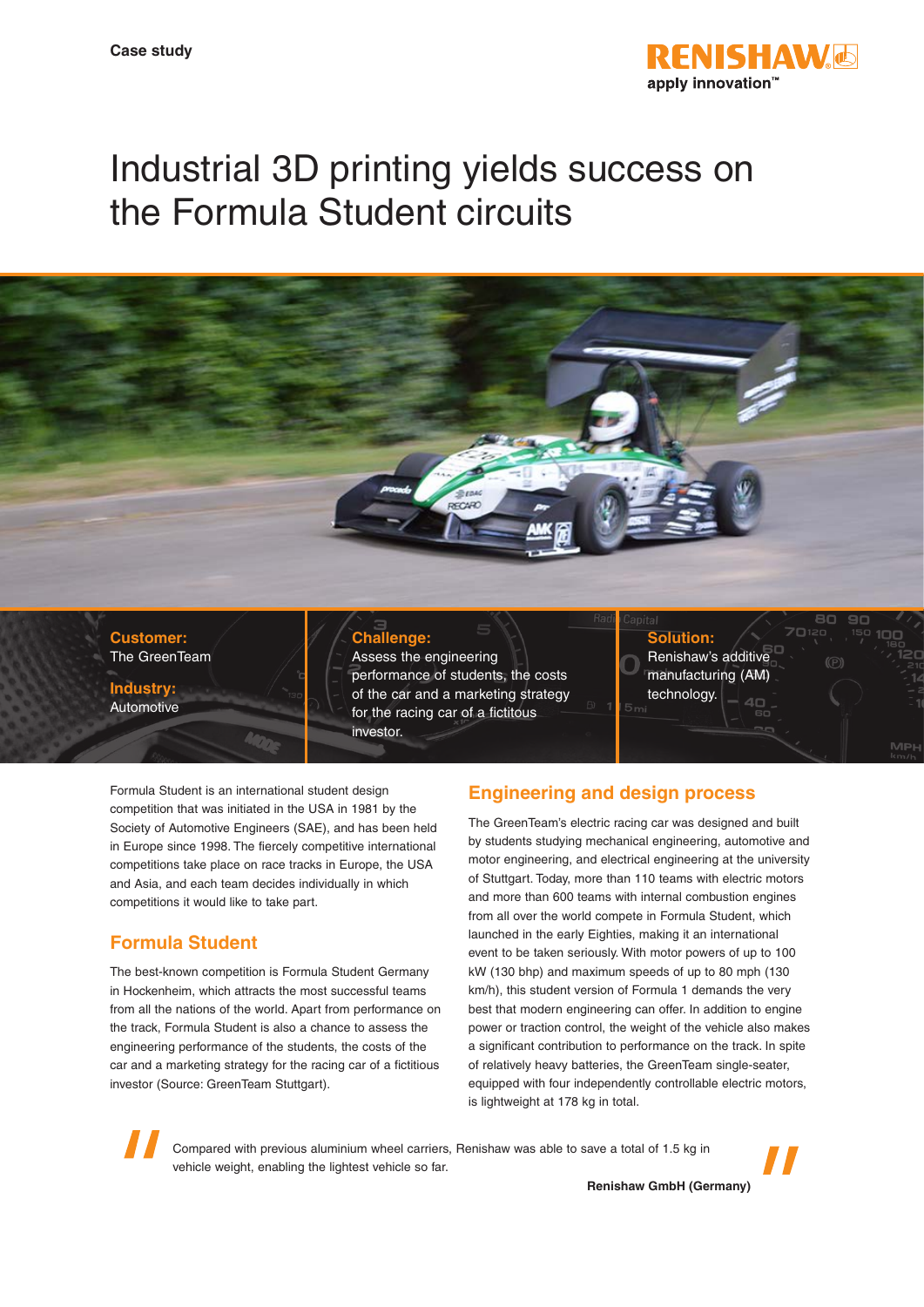

Optimised wheel carriers in a titanium alloy made via Renishaw's additive manufacturing process saved a total of 1.5 kg in vehicle weight.

Apart from the use of composite materials for the body, weight reduction has also been made possible through intelligent lightweight construction of the chassis. "Lightweight construction with metal components is not all that simple", explained Benedikt Bauersachs, the GreenTeam's complete vehicle engineering manager, "because these components are exposed to high stresses and forces on the racing track, which means that detailed FEA calculations and simulations are necessary." The GreenTeam initially opted for aluminium wheel carriers, but it soon became clear that only a combination of a force-optimised design with less material, and a light material with a very high tensile strength, such as titanium, could further reduce the weight of the wheel carrier.

#### **A solution in additive manufacturing**

Titanium alloy is a wise material choice when you need lightweight, high strength and corrosion resistant components, however titanium is notoriously difficult to machine and cast. The GreenTeam found it hard to find a sponsor able to manufacture the optimised wheel carrier design using conventional methods. With its metal powder-based additive manufacturing system, capable of producing complex component geometries, Renishaw became the new premium GreenTeam sponsor.